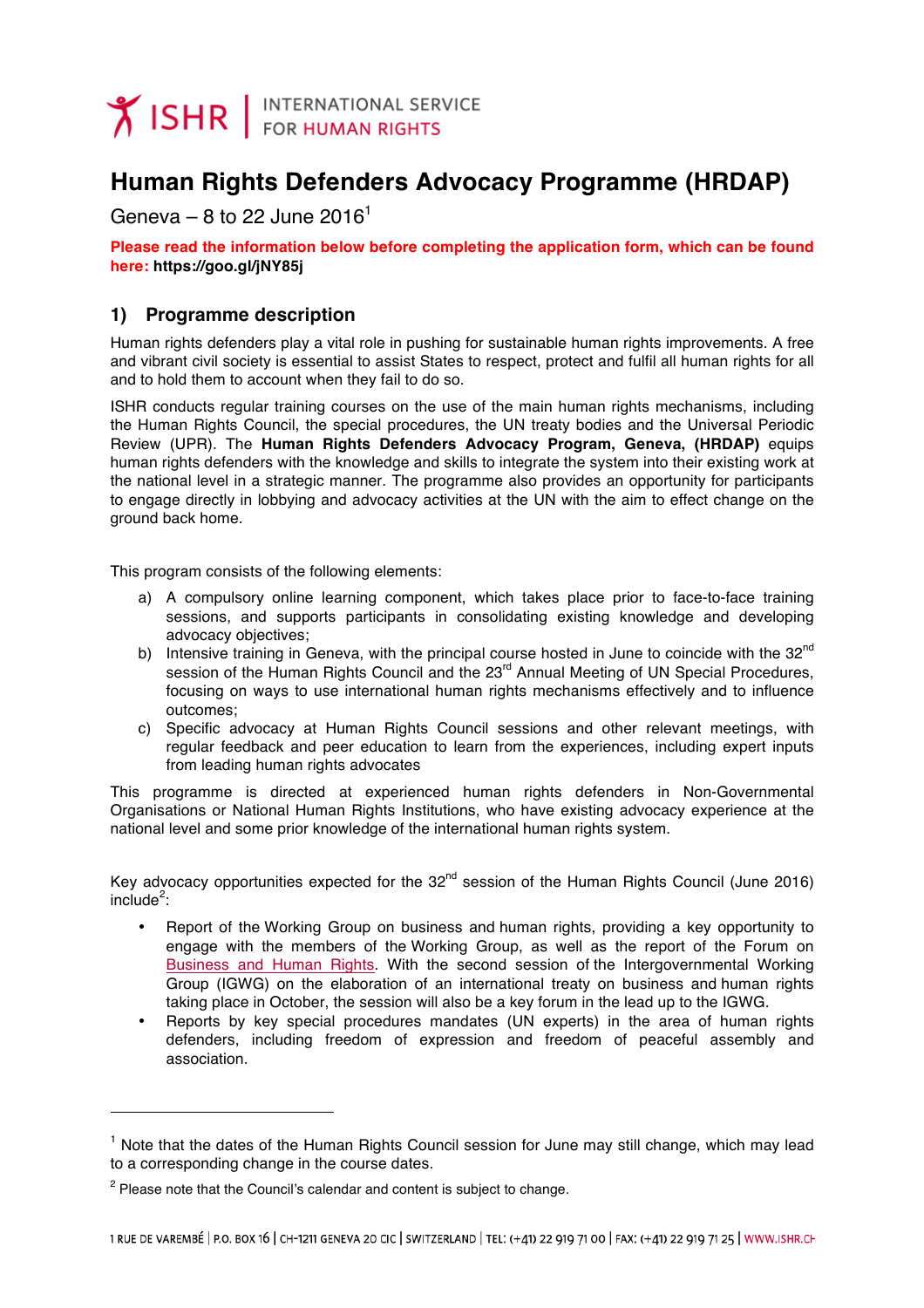- Discussion of human rights situations and reports by experts on Burundi, Eritrea, Cote d'Ivoire, and Belarus, as well as an expected renewal of these mandates.
- Annual debate on women's rights, as well as resolutions in this area.

# **2) Objectives**

The objectives of the course fall into the following three broad categories:

- a) Supporting human rights defenders:
	- Develop human rights defenders' advocacy skills and expertise.
	- Enhance the ability of human rights defenders to engage strategically with the Human Rights Council, as well as to develop diplomatic and civil society networks;
	- Improve the quality of NGO participation in the Human Rights Council, with a view to exert a greater influence on human rights foreign policy;
	- Share tools and knowledge, which human rights defenders can use to ensure their voice is central in international human rights decision-making.
	- Develop advocacy strategies for specific issues, and to ensure follow-up and action on the Human Rights Council's resolutions;
	- Increase human rights defenders' understanding of the short, mid and longer-term opportunities provided by human rights mechanisms in Geneva.
	- Explore and compare the benefits of engagement with the Human Rights Council, the special procedures, the OHCHR, the UPR and the treaty bodies, and examine how advocates can use them to bolster their work at the national level.
	- Develop strategies and lobbying techniques to increase the potential of human rights defenders' national and regional advocacy work.
- b) Influencing the substantive outcomes of international human rights mechanisms in a positive manner, including Human Rights Council resolutions and the work of UN thematic and country specific human rights experts (the special procedures).
- c) Creating a peer group of human rights defenders working on a diverse range of issues, identifying best practice in advocating for human rights change, and exchanging lessons and experiences in conducting international advocacy.

# **3) Participants profile**

For the June 2016 training course, ISHR will consider applicants working on at least one of the focus topics of the 32<sup>nd</sup> session of the Human Rights Council highlighted above and/or one of ISHR's strategic priorities. $3$  Final decisions regarding participants will be based upon the following criteria:

- Match between applicants' area of work/expertise and ISHR's strategic priorities and/or the opportunities provided by a the 32<sup>nd</sup> Human Rights Council;
- Applicants' knowledge of human rights and their experience and willingness to engage with the UN human rights system and integrate it effectively into domestic level advocacy;
- Applicants' experience of carrying out advocacy at the national and/or regional level;
- Applicants' advocacy responsibilities and role within their organisation;
- Applicants' willingness to contribute to peer education in a diverse group of participants;
- Applicants' demonstrated commitment to the principles of human rights, including the principles of universality and non-discrimination;
- Communication, language and organisational skills.

#### **The course will be carried out in English. ISHR cannot provide translation.**

-

 $3$  Women's rights, business and human rights, LGBTI rights, transitions to democracy.